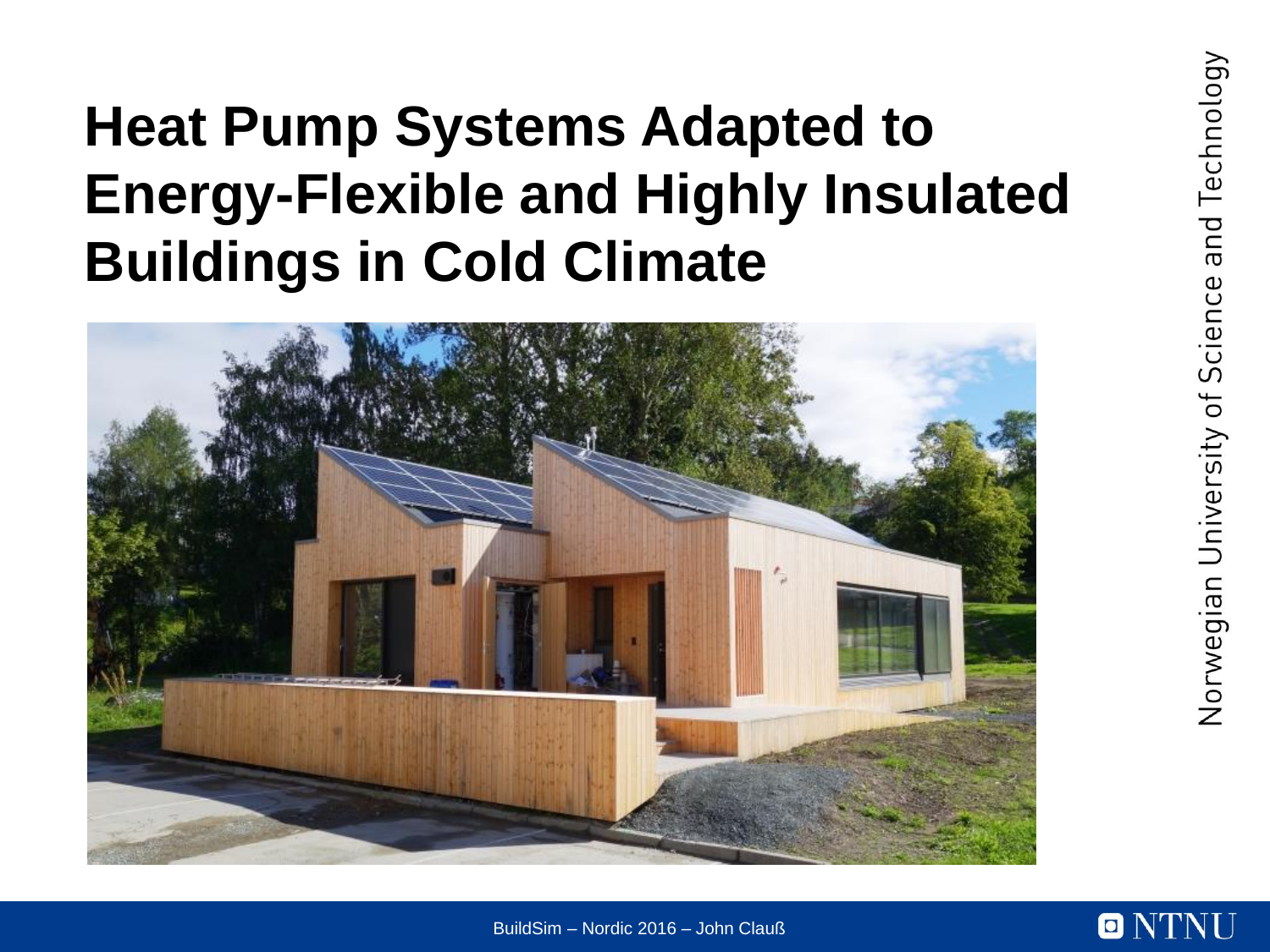# **Research idea**

• Investigate heating systems which maximize *energy efficiency* as well as *energy flexibility in view of the electrical grid* and which optimize the *heat pump cycle length*

### • **Approach:**

- Investigate the characteristics of highly insulated buildings and hence the challenges that come with a superinsulated envelope
- Set up a numerical model of a residential nZEB in IDA ICE (Living Lab)
- Validate and calibrate the model with field measurements
- Determine and define flexibility parameters
- Test the performance of different control strategies for the energy system using IDA ICE  $\rightarrow$  finding an optimal system integration for obtaining a zero energy balance
- Implement and test the control strategies in a real nZEB

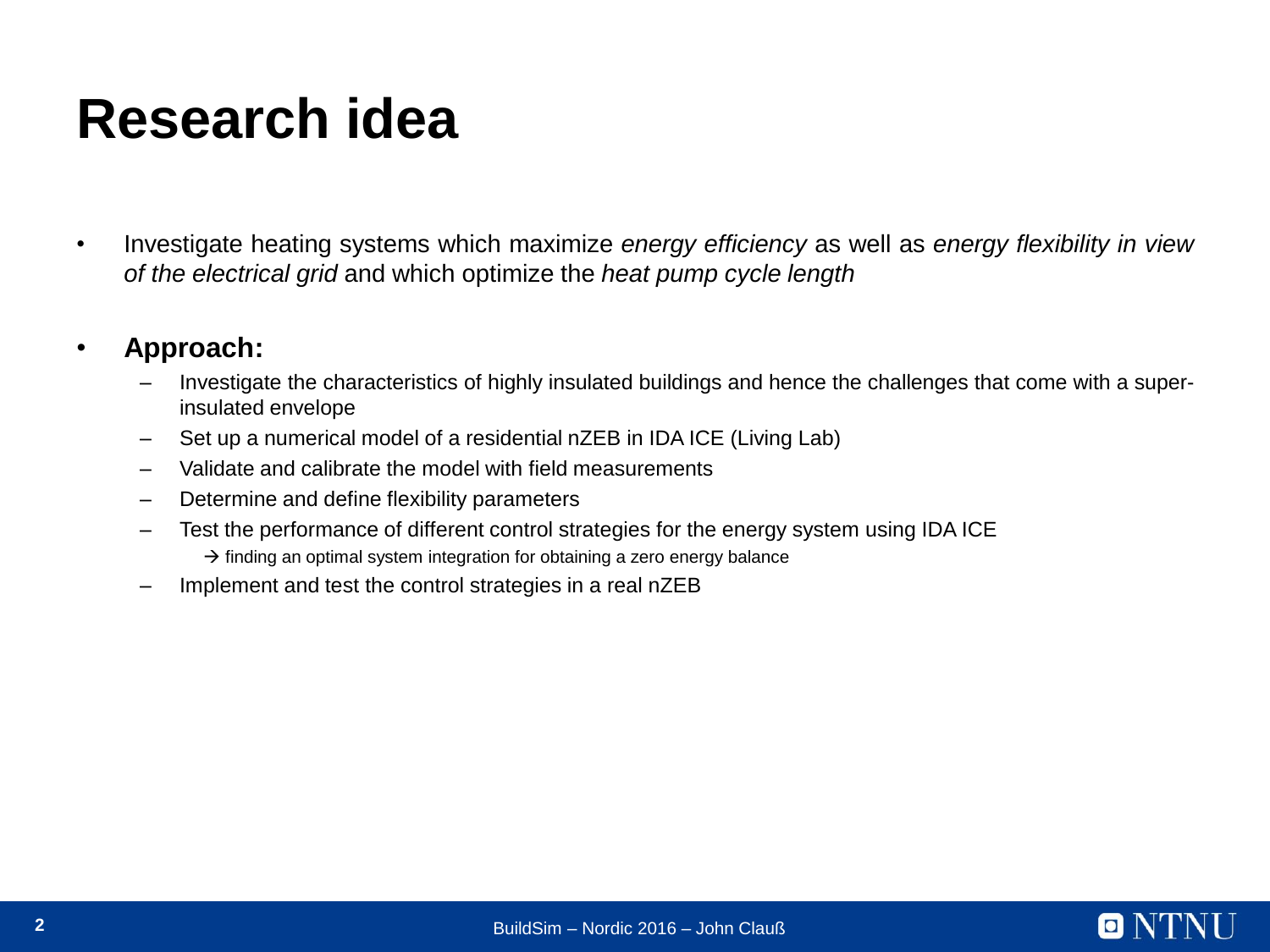# **Characteristics and challenges of highly insulated envelopes**

## • **Typical characteristics:**

- High thermal insulation
- Air-tight envelope
- Use of mechanical balanced ventilation with HRU
- High-performance windows

 $\rightarrow$  Low space heating demand

### • **Challenges:**

- Power oversizing for SH and SC
- $\rightarrow$  Shortened SH season  $\rightarrow$  affects cost-effectiveness measures
- Thermal losses from pipes and storage tanks may have to be considered
- Time constant of the building is increased  $\rightarrow$  good storage and use of thermal losses
- Reduced number of heat emitters
- DHW/SH ratio increases
- Influence of occupant´s behavior on the building performance increases (internal gains, SH needs, DHW consumption, opening of windows and doors)

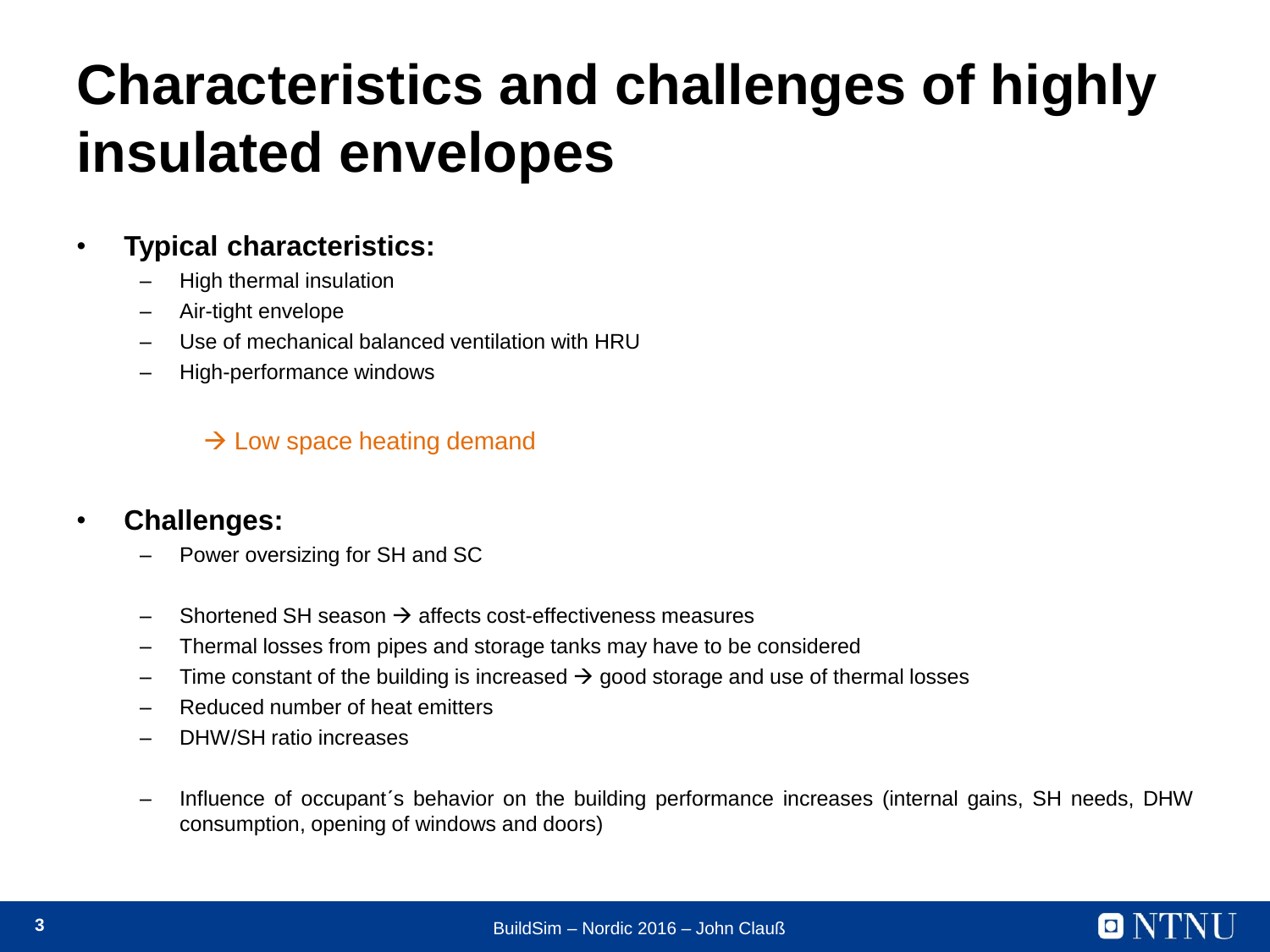# **Energy flexibility of nZEBs**

## • **What is «energy flexibility»?**

- Building-to-grid «energy flexibility» often reduced to the electricity consumption for heating
- Amount of electricity that can be shifted to off-peak hours by activating thermal energy storages

## • **Flexibility parameters:**

- Related to services that a building can offer to the power grid
- Example: Le Dréau (2016):



#### **Flexibility factor:**

- Ability to shift the energy use from high to low price periods
- Similar heating use in low price and high price periods leads to a factor of 0
- Factor 1 or -1 represent cases of no heating during high price periods or no heating during low price periods, respectively
- Increasing energy flexibility by improving **control strategies for heat pump systems**
	- Time/price dependent grid interaction
	- Increased self-consumption
	- Model-predictive control in combination with thermal storages show great opportunity for peak shaving and reducing operational costs (Afram (2014))

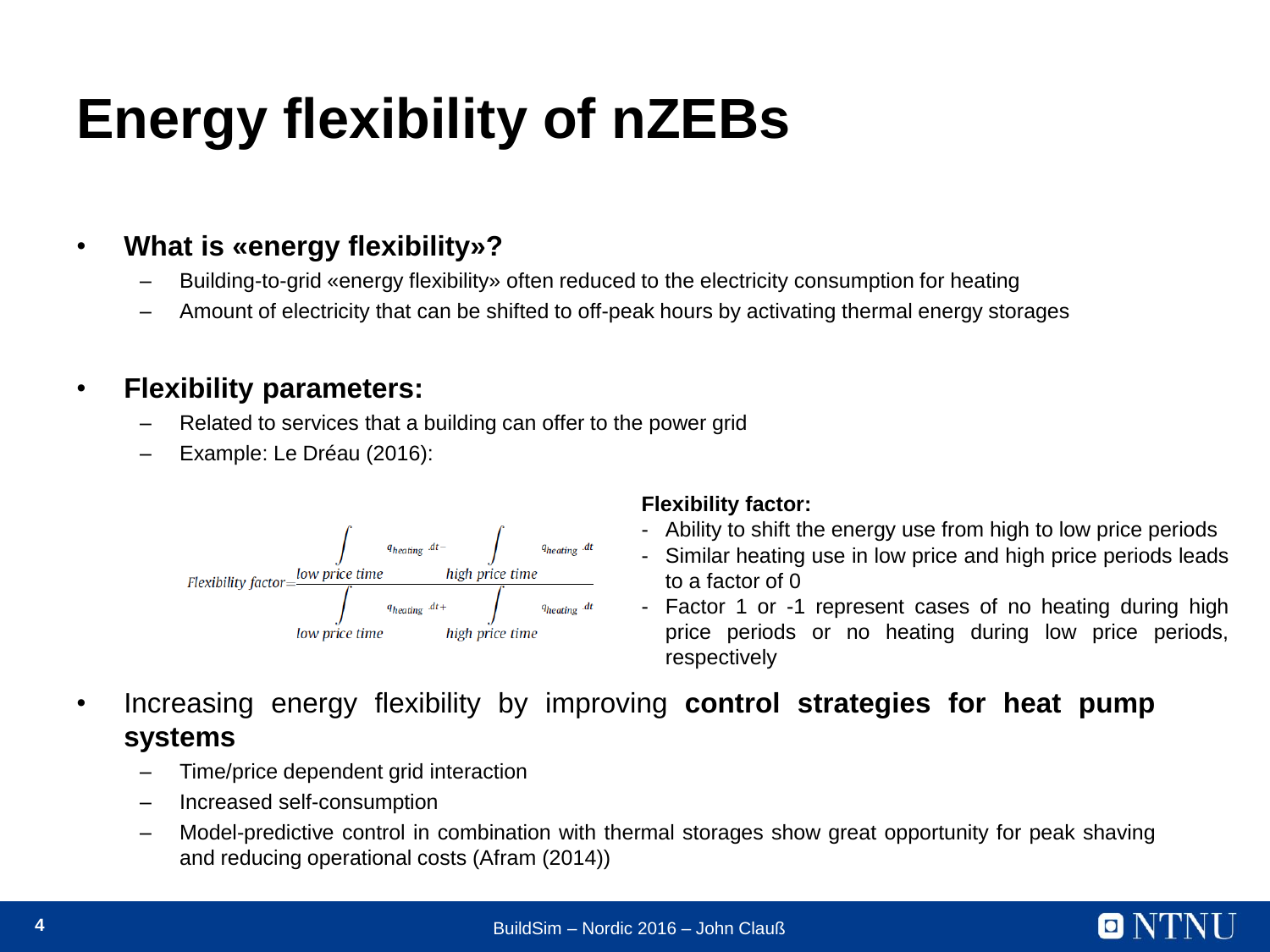# **Model of the Living Lab in IDA ICE**

## • **Goal:**

- Setting up a numerical model of the Living Lab
- Validating and calibrating the model with measurement data from field tests



*Figure 1 – Sketch of the energy system of the Living Lab*

O NTNU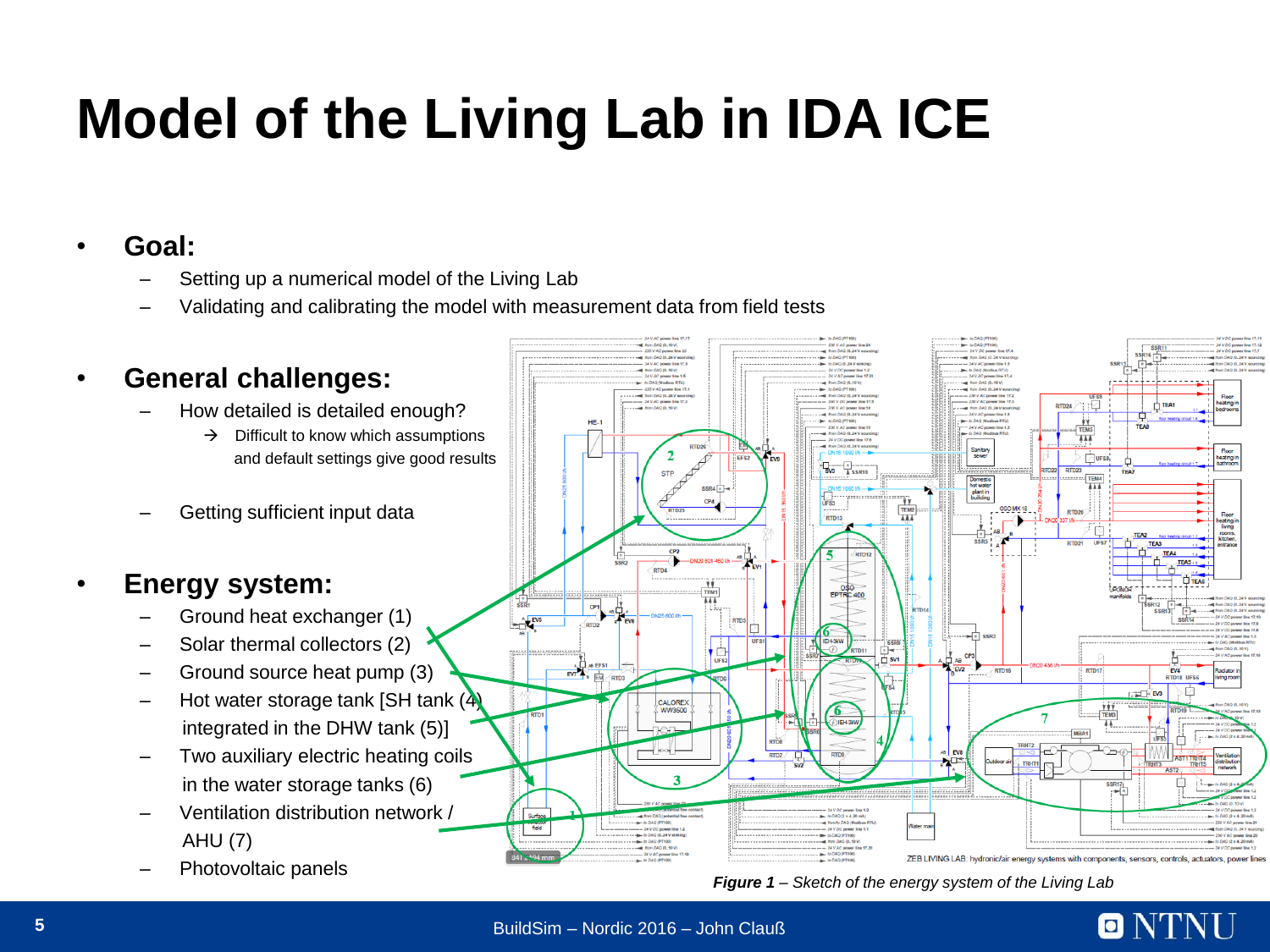# **Model of the Living Lab in IDA ICE**

## • **Current modeling challenges:**

- GSHP: Minimizing the error between the manufacturer data and the simulation results from IDA ICE  $\rightarrow$  B, C, E, F can be optimized doing parametric runs
- Setting up the tank-in-tank model  $\rightarrow$  use of appropriate assumptions and simplifications
- Setting up the connections between the water tank and the two different heat distribution systems
- Design of the total heating power  $\rightarrow$  flow rates of the FH do result in a very high design power (120 W/m<sup>2</sup>)
- Ground properties for the horizontal GHE
- Control of all the components and system integration
- Modeling of the PCM



*Figure 2 – Sketch of the LL in IDA ICE* 



*Figure 4 – Implementation of a second HDS*



*Figure 3 – Simplified sketch of the energy system of the Living Lab in IDA ICE*

 $\blacksquare$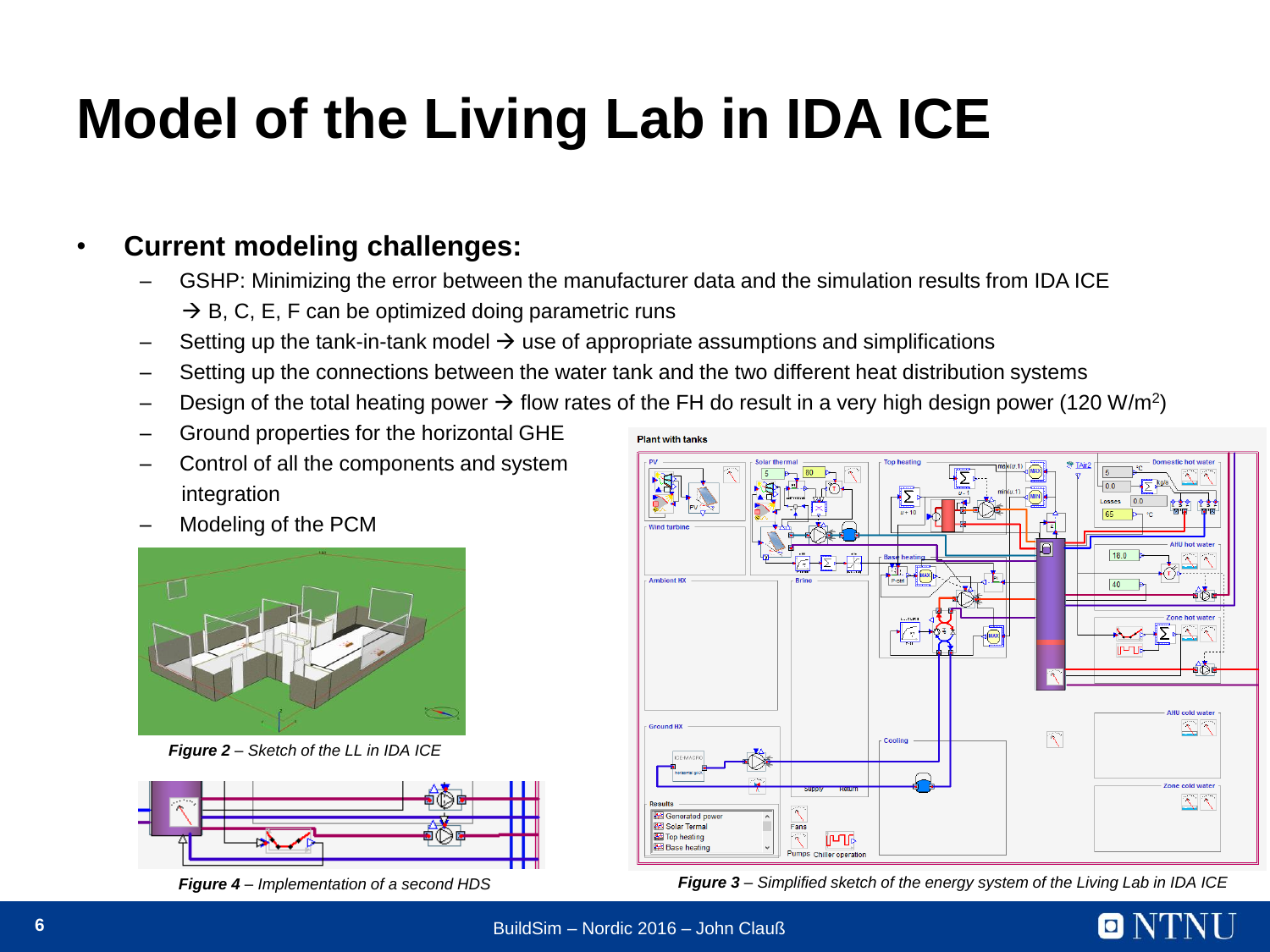# **Control strategies for the heat pump system**

• Evaluation of the heating system based on *energy efficiency* as well as *energy flexibility in view of the electrical grid* and based on *heat pump cycle length*

### • **Rule-based control strategies:**

- Setting different pre-defined conditions for indoor thermal comfort (indoor temperature variation,  $CO<sub>2</sub>$ ) level)
- Use of schedules

#### • **Model-predictive control:**

- = A dynamic model that tries to find a control strategy over a sliding planning horizon so that a chosen performance criterion is minimized
- Combines a prediction and a control strategy to automate a target system
- Can consider fluctuations of energy prices or load profiles of renewable energy sources
- Storage devices can be operated in a cost-efficient way and therefore increase energy savings (Arnold and Andersson (2011))

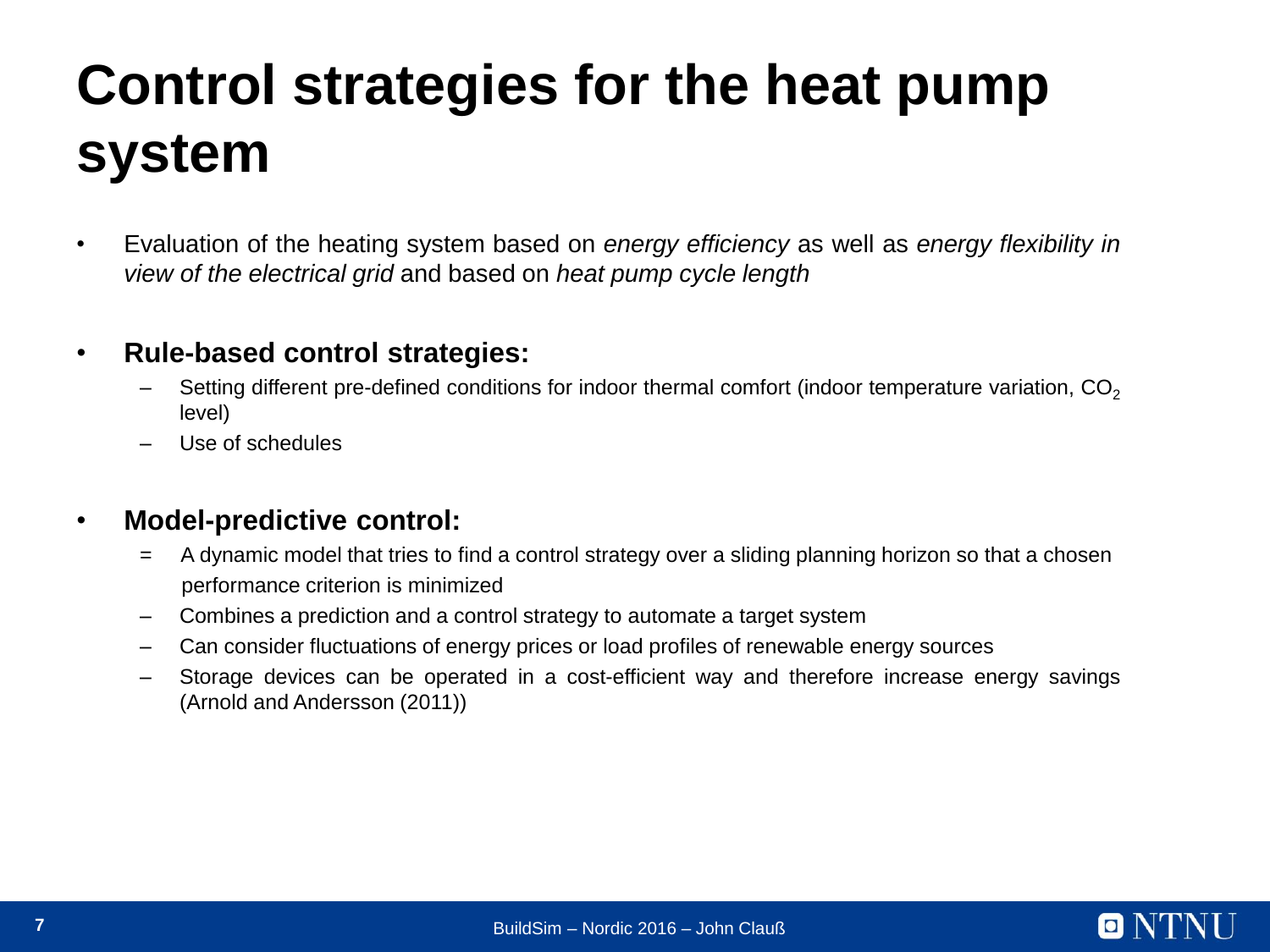## **Prospects and expected outcomes**

#### • **Prospects:**

- Validation and calibration of the IDA ICE model
- Setting up an MPC in IDA ICE
	- $\rightarrow$  Coupling MATLAB with IDA ICE is possible, but difficult right now  $\rightarrow$  most problably new developments from EQUA next year
- Evaluating the performance of different control strategies

#### • **Expected outcomes:**

- *More accurate prediction of heating needs* of highly-insulated buildings during the design phase of the energy systems
- *Improved energy efficiency* of the energy system of a building
- Determination of the potential services that the building can offer to the grid (*building grid impact*)
- Implementation of a model-predictive control is expected to lead to *energy savings*
- New insights on *favorable design choices* of heat pump systems and their control
- *Improved knowledge base* and understanding of the influences of the control of the heat pump

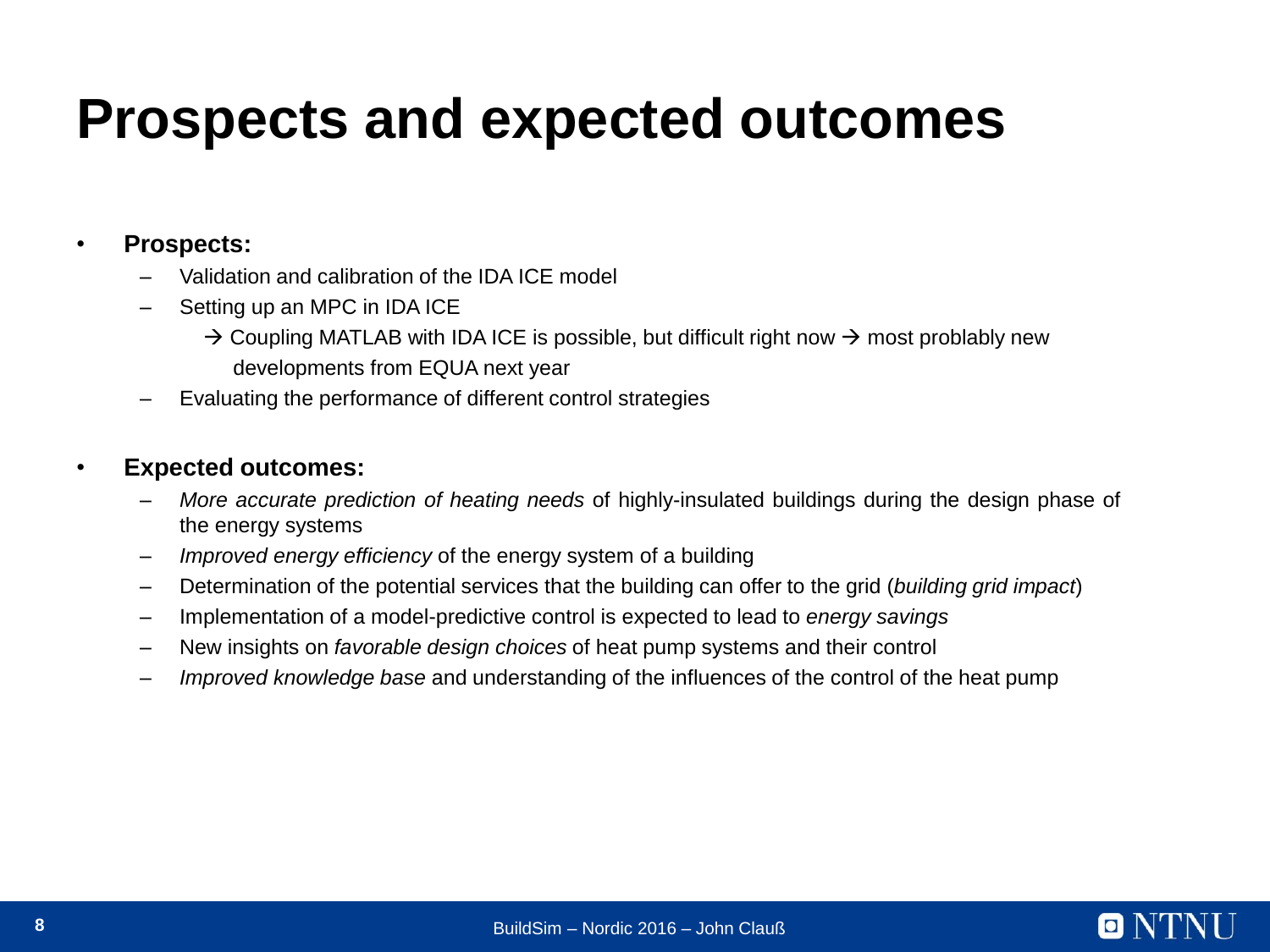# **Thanks for your attention!**